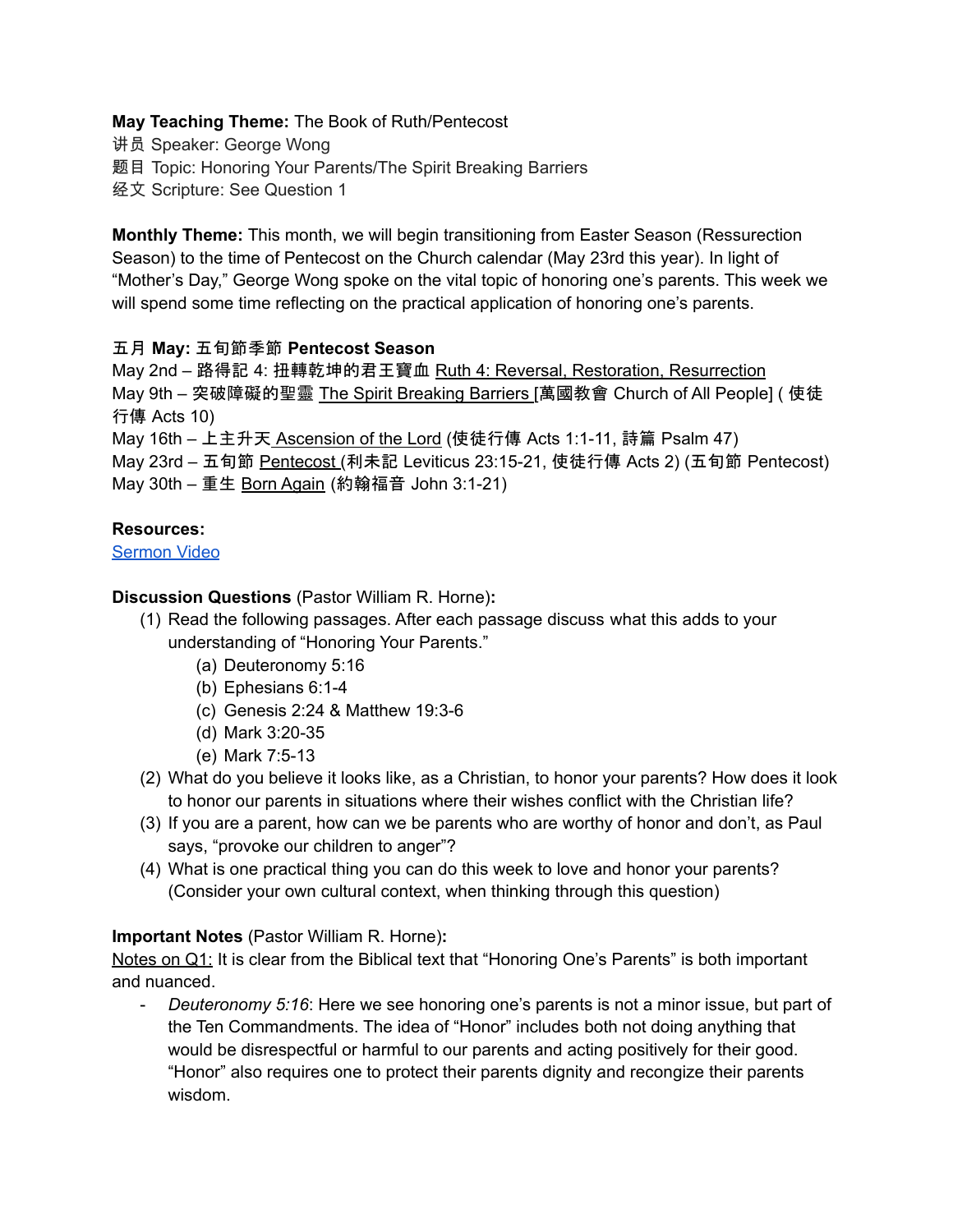- *Ephesians 6:1-4:* Here the command to "obey your parents" is paired with the charge to keep from "exasperating" or "frustrating" your children. In this regard, the Scripture significantly limits a parents power by places responsiblity on both children and parents in their relationship to one another. (See Notes on Q3 for more thoughts).
- *Genesis 2:24 & Matthew 19:3-6*: Here we see a priority of the marriage relationship over the parental relationship, in the children "leaving the father and mother" when they are married. Now, this does not mean that one is no longer require to "honor" one's parents but the relationship and authority is changed dramatically.
- *Mark 3:20-35*: For our purposes, this passage let's us know that the Kingdom of God and obedience to God takes priority over obedience and allegiance to parents. We are first to honor and obey God, then honor and obey parents.
- *Mark 7:5-13*: As we saw in the previous passage, our biological family is secondary to the Kingdom of God and our ultimate allegaince is to King Jesus. This, however, does not mean that we can use religion as an excuse for not obeying the command to honor our parents. There are times that we might need to disobey our parents to obey God, but the conflict between the two must be genuine for us to make such a decision. "Corban" was a tradition that allowed individuals to dedicate an item to God's use in the temple. Items declared "Corban" could not be used for other purposes, so children could declare a property or funds "Corban," thus keeping those things from needy parents. Jesus condemning the abuse of "Corban" calls us to exercise great care before assuming our parents orders conflict with God's orders.

Notes on Q2: In our context, Chinese culture and modern Western culture take two extremes on "honoring one's parents." In Chinese culture (and other Asian & African cultures), under the influence of Confucius's teachings on filial piety and hierarchy, duty and obligation to parents and elders are at the top of the list for decision making. Those in this cultural setting, recognize and accept this social responsibility and operate from it. In Western cultures, an individual's "self-actualization and self-understanding" is of the highest priority and influence on decision making.

As Greg Jao helpfully framed it, for those culturally Asain, "love requires that they play an active and influential role in [a child's] decision making." In contrast, for those culturally Western, "love requires they encourage autonomy and self-fulfillment." True love to a Western would encourage individual choice. These two cultural extremes can help us get a glimpse of the struggle of the youth in our church who are in many ways "between two worlds."

The Biblical model is probably somewhere between these two cultural extremes, making the Christian idea of "Honoring One's Parents" rather complex and nuanced.

Notes on Q3: The Bible balances its commands to "Honor/Obey your parents" with the assumption that a parent's instruction is wise, biblical, and gentle. Paul tells us in Ephesians 6:4 to not "provoke our kids to anger" or "exasperate our children." Similarly, in Colossians 3:21, Paul tells us as parents to not "embitter" or "discourage" our children. "According to Paul, a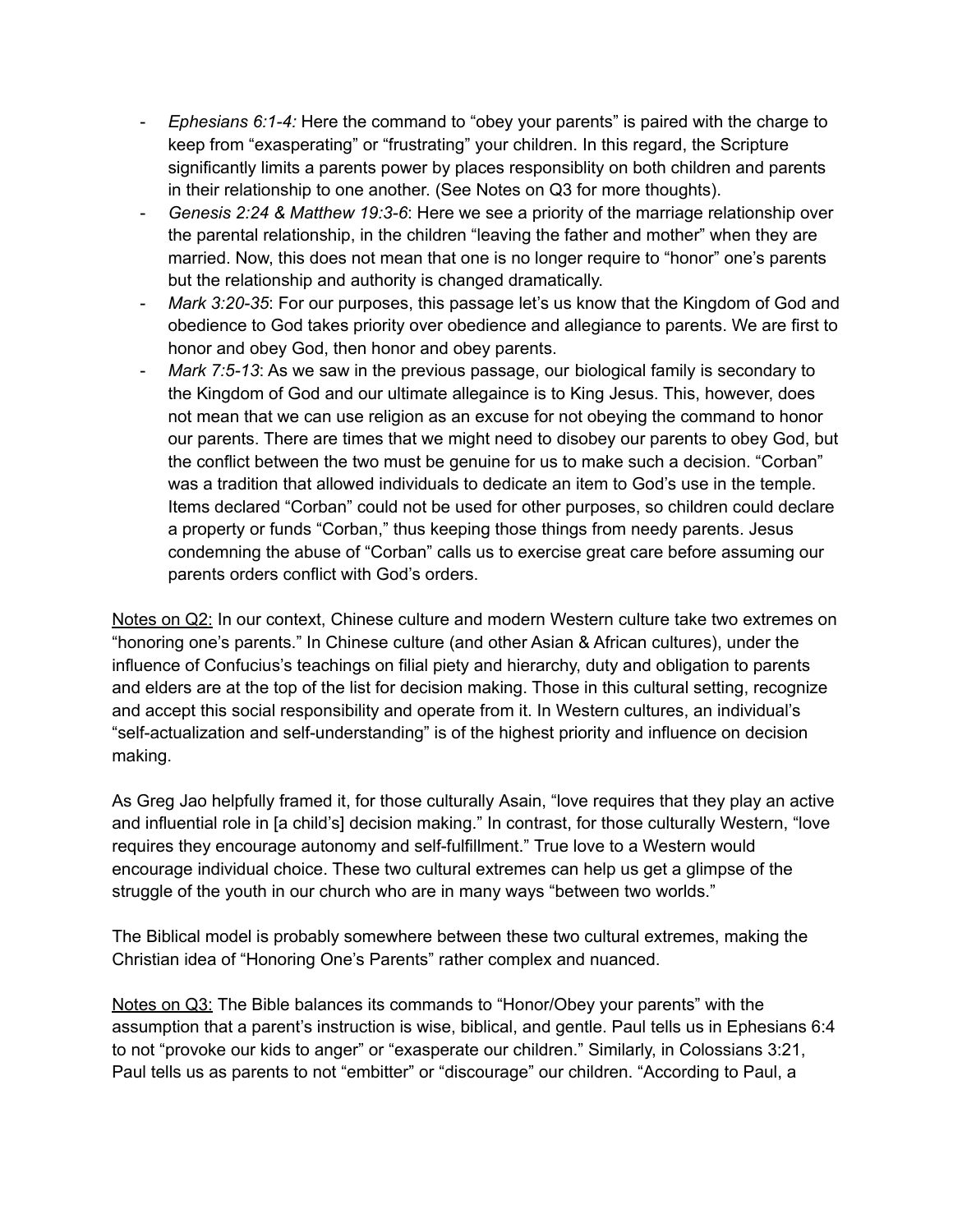parent's commands not only must comport with Scripture but also must be sensitive to the emotional impact of the commands on the child." (Greg Jao).

**Sermon Summary** (Elder Yin): 从圣经看孝敬父母

黃兴丰牧师 5/9/21

"「当孝敬父母,使你的日子在耶和华-你 神所赐你的地上得以长久。" 出埃及记 20:12

圣经提孝敬父母时,视父母同样重要,不是一个别一个重要。圣经中提到父亲比母亲多,孝敬父母不只母亲,而 是父母。 出20:12:"「当孝敬父母,使你的日子在耶和华—你 神所赐你的地上得以长久。"

出埃及记 20:12

1,圣经中对孝敬父母的命令

孝敬是尊重尊荣,孝敬是伦理中最高境界。十诫中,前四条是人和神约,后六条是人和人约。第五戒:孝敬父母。

作为人要孝敬父母。孝敬母亲是后六条中最重要。也就是说做高尚的人,如不守第五条,即使守了没6-1也条, 不够,且比犯6-10条戒命的人更坏。华人传统和圣经象似.。不孝之子比动物不如。其他宗教也讲,但我面的 是注重父母还活着的时候,而不是死后。佛教在死后烧纸币,纸房和纸车等。基督徒是在父母还健在的时候,尊 敬他们,爱护他们。

2,旧新约中孝敬父母的榜样,

a,旧约:路德,

-1:16-17。"路得 说:「不要催我回去不跟随你。你往哪里去,我也往那里去;你在哪里住宿 ,<del>那運(花</del>官;你 的国就是我的国, 你的 神就是我的 神。 你在哪里死, 我也在那里死, 也葬在那里。除非死能使你我相离!不然 ,愿耶和华重重地降罚与我。」"

路得记 1:16-17

-路得所说的包括有三大考验,1,放弃了再婚的机会,2,离开舒适的环境,3,面对将来狐独的生活

-路得对婆婆孝心的六个"同字"

"路得 说:「不要催我回去不跟随你。你往哪里去,我也往那里去;你在哪里住宿,我也在那里住宿;<del>像</del>鼩国就 的国,你的 神就是我的 神。""你在哪里死,我也在那里死,也葬在那里。除非死能使你我相离!不然,愿耶和华 重重地降罚与我。」" 路得记 1:16-17

-同心:1:16。"不要催我回去不跟随你":体贴婆婆的心 -同行:1:16,"你往哪里去,我也往那里去":与父母同行 -同住:1:16,"你在哪里住宿,我也在那里住宿":愿与父母同住的不多,与婆婆有好关系,实属不易。 -同国:1:16,"你的国就是我的国":路得牺牲自己的国 -同神:1:16。 "你的 神就是我的 神":路得放弃自己的神,你的神就是我的神 -同死:1:17。 "你在哪里死,我也在那里死,也葬在那里":愿意伴婆婆,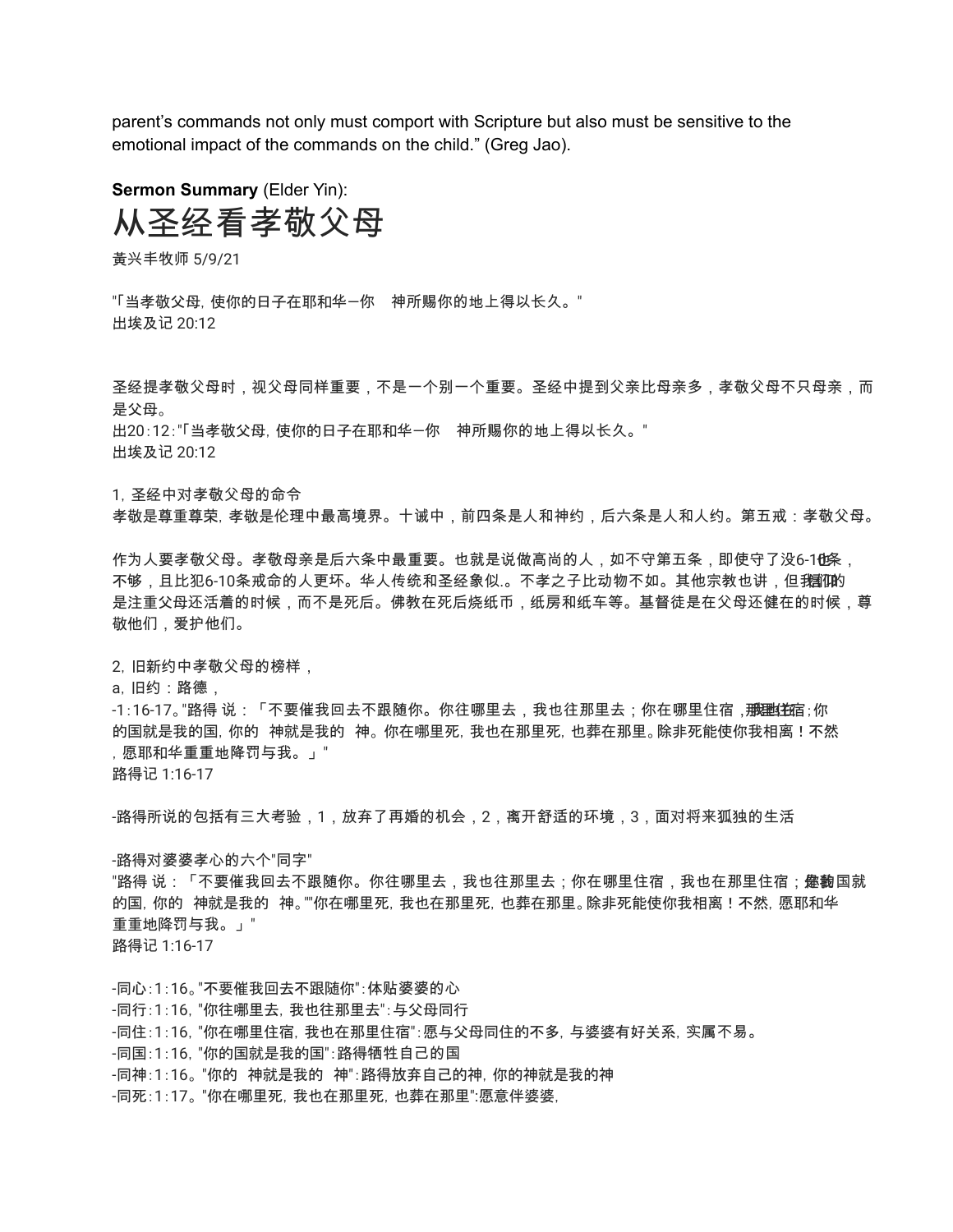b,新约:耶稣 太19:19 耶稣与少年官对话时重申。"当孝敬父母;又当爱人如己。」" 马太福音 19:19

有人说为什么耶稣30岁后才开始他的事工?因为耶稣30岁前他为尽儿子的份,和父母一起。 当耶稣被钉十架上时说看你的母亲,约19:26-27。"耶稣见母亲和他所爱的那门徒站在旁边,就对他**谠**亲「母 亲 ,看,你的儿子!」 又对那门徒说:「看,你的母亲!」从此,那门徒就接她到自己家里去了。" 约翰福音 19:26-27

耶稣尊重母亲,甚至在十架上,也关注她。

3. 如何孝敬父母

-我们要奉养父母 可7:11-13a。"你们倒说:『人若对父母说:我所当奉给你的,已经作了各耳**取**板就是供 献的意思), 以后你们就不容他再奉养父母。 这就是你们承接遗传,废了 神的道。

各耳扳:把钱放在殿里,自己还有使用权,似乎履行一个宗教形式,就理所当然地可以不孝敬父母。耶稣指责他 们法利赛律法主义。形式不解等同与形为。不要把父母当蓝球,传来传去。应该把父母当成橄拦球,抱着球不 放,主动安排与我们同住,帮助带领他们,象橄拦球一样,直到终点。

有些人有意做些事情要父母亲离开。老年人最重要的是安全感。常重复使他们得平安的话语,让他们觉得每天 有安全感,他们象小孩子一样,要常常重复,使他们放心。

提前5:8 "人若不看顾亲属,就是背了真道,比不信的人还不好,不看顾自己家里的人,更是如此。" 提摩太前书 5:8

-在主里听从父母:带应许的戒命

"「要孝敬父母, 使你得福, 在世长寿。」这是第一条带应许的诫命。 你们作儿女的,要在主里听从父母 ,理**犯**是 当然的。

以弗所书 6:1-2

-很多父母教导和圣经一致 譬如以下: 要努力读书 要诚实待人 要与人和睦 要常常感恩 不要忧虑 不要偷窃 不要说慌 不要成隐 不要敖夜 不要犯罪

以上和圣经教导是一致的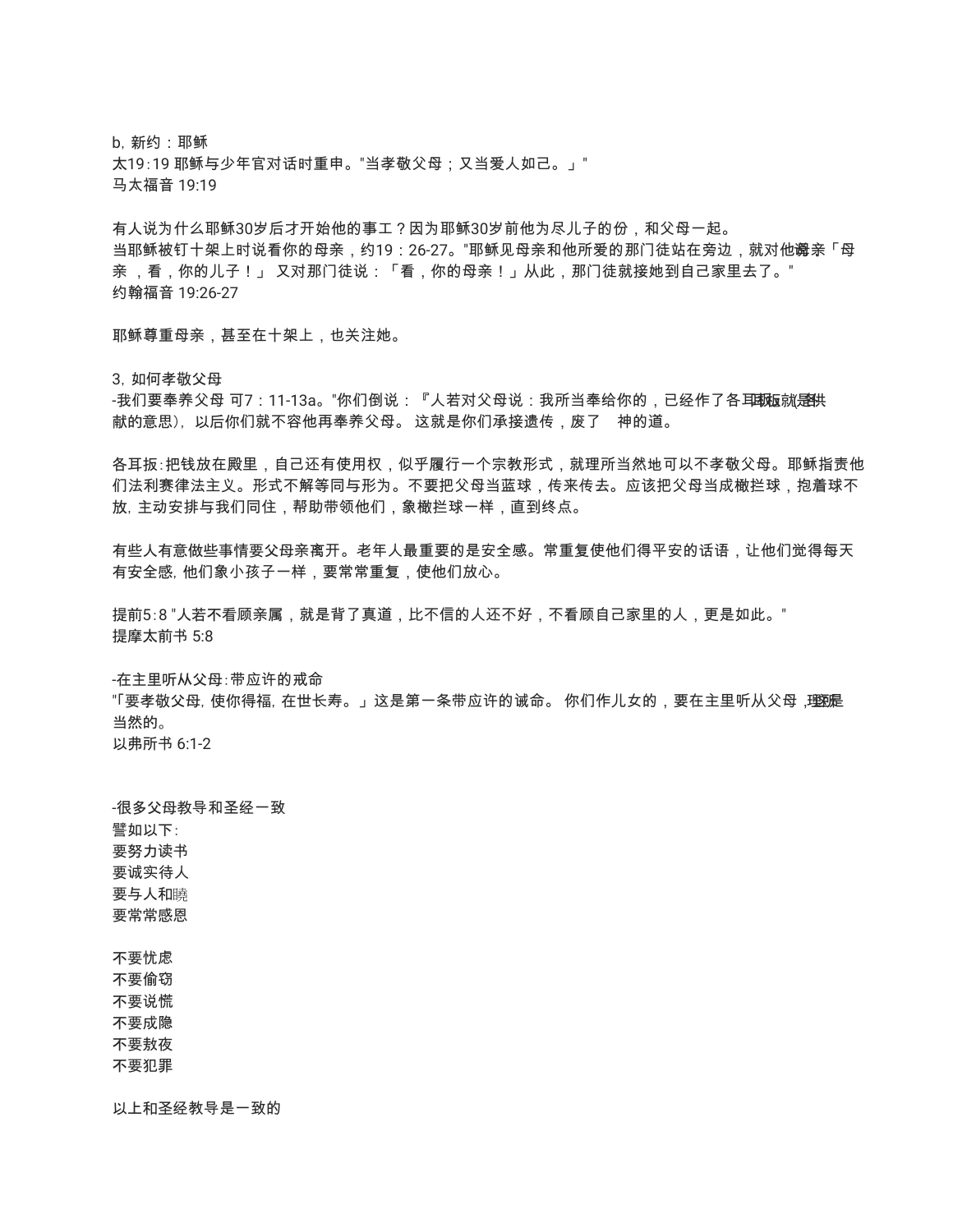-如父母教做违背圣经的

可以不从,但不可藐视父母,还要多多为他们祷告,生活有美好的见证,使他们能早日信主。 黄牧师自己的见证。父母反对他信文,但他不动摇,除了在基督信仰不听父母,其他都听母亲的。最后神感动他 母亲,去了教会,2002,母亲癌,去黄牧师所住的城市做手术。师母虽怀孕但愿意接待。最终母亲接着主那稣 救主,受洗归主。

-作父母不要叫儿女失去志气。"你们作父亲的,不要惹儿女的气,只要照着主的教训和警戒养育他们。" 以弗所书 6:4

4,我们要父母快乐

-箴言23:24-25, "义人的父亲必大得快乐; 人生智慧的儿子,必因他欢喜。 你要使父母欢喜生**侬**的快乐。" 箴言 23:24-25

箴10:1:"所罗门 的箴言: 智慧之子使父亲欢乐; 愚昧之子叫母亲担忧。" 箴言 10:1

孝敬父母是智慧的

-使父母快乐的行为 宽容包容父母 美好的关系 陪伴 探望,问候 使父母有安全感 圣洁不犯罪 兄弟姐妹们相爱 带父母归向主 一家敬畏神

5,总结:家有一老,如有一宝 这"宝"不是指父母给我们免费服务,看孩子,而是父母给予我们孝敬他们的机会。我们要把握孝敬的机会,子欲 孝而亲不在,但如你做了你能做的,尽了你的力,就没有遗憾。

笔者问题:为什么牧师这里提到要愿凉父母亲?你有什么感想? 从路德记看到,婆媳关系和谐,现代世界上的婆媳关系较困难,如何能改善? 什么是真正的孝敬父母? 你对"家有一老,如有一宝"如何看待? 当父母亲所要求的,不合理时,如何对待?

Honor your parents from the Biblical perspective Pastor Huang In the Bible there is no division between mom and dad, there are three times more mention of father than mom in the Bible. So honor both mom and dad Exodus 20:12 honor your father and mother, that your days may be long in the land which Yahweh gives to you.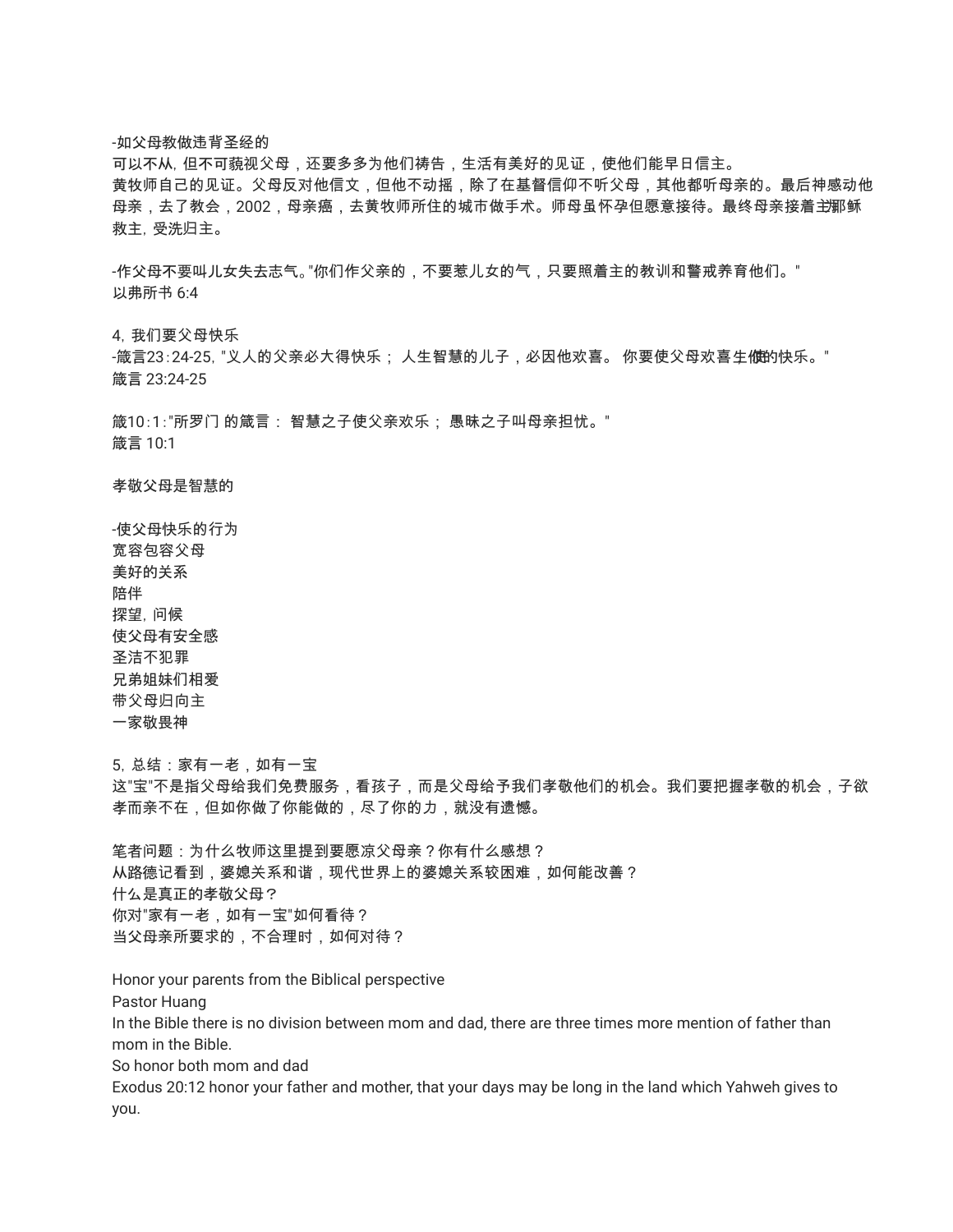Ten Commandments First 4 are about to pay honor to God The next 6 are about the moral responsibility to each other, inter-personal relationships #5 is our focus today, to honor your father and mother It is the first one of the six, to honor parents is ahead of the rest of five, before mentioning killing, lying etc. In our Chinese tradition, we put this honor on top of other responsibilities It is considered worse than animals if we don't Other religions know this, should we Christians be more than them?! We take care of our parents when they are alive, not after they pass away Role model examples in the Bible

"But Ruth replied, "Don't urge me to leave you or to turn back from you. Where you go I will go, and where you stay I will stay. Your people will be my people and your God my God. Where you die I will die, and there I will be buried. May the Lord deal with me, be it ever so severely, if even death separates you and me."" Ruth 1:16-17 NIV In the OT, Ruth 1)Gave up her freedom, chance to remarry 2)Gave up a familiar comfortable living environment 3)Accept lonely life Six sameness 1)Same mind, with her mother in law 2)Walk together, wherever you go I will Nowadays children don't like to walk with parent 3)Live together, none wants to live under the same roof with our parents Keep our parents with us, take care of them, invite them to live with us, in hospitality Today we need modern Ruth 4)Same nation, give up her nationality, her familiar language, culture, to face the unknown, 5)Same God, chose the Lord of Naomi. The failure of king Solomon was to let the princesses he married kept their idolatry worship Your God will be my God 6)Die together, bury at the same place Ruth even swear for severe punishment from Yahweh if she did honor Naomi

In NT Jesus is our role model

Mat 19:19, Mark 10:19, Luke 18:20—honor your parents.

Some said Jesus started his ministry at 30, because he paid his piety first to his father. He asked John to take care of Mary his mother on the cross.

John 19:26-27

Learn from Jesus!

Biblical teaching about honoring

1. Take care of them.

Corban is just put money in the temple, yet still have right to use the money, it's not tithe Mark 7:11-13a Jesus scolded Pharisees, who paid their tithes but neglected parents. Cannot treat parents like a basketball, only keep three seconds long, throw it to other siblings But treat parents like football **b**, hold on tightly, not let it go. Initiate and invite parents to live with us, keep them, let them feel safe, sense of security, reassure them everyday